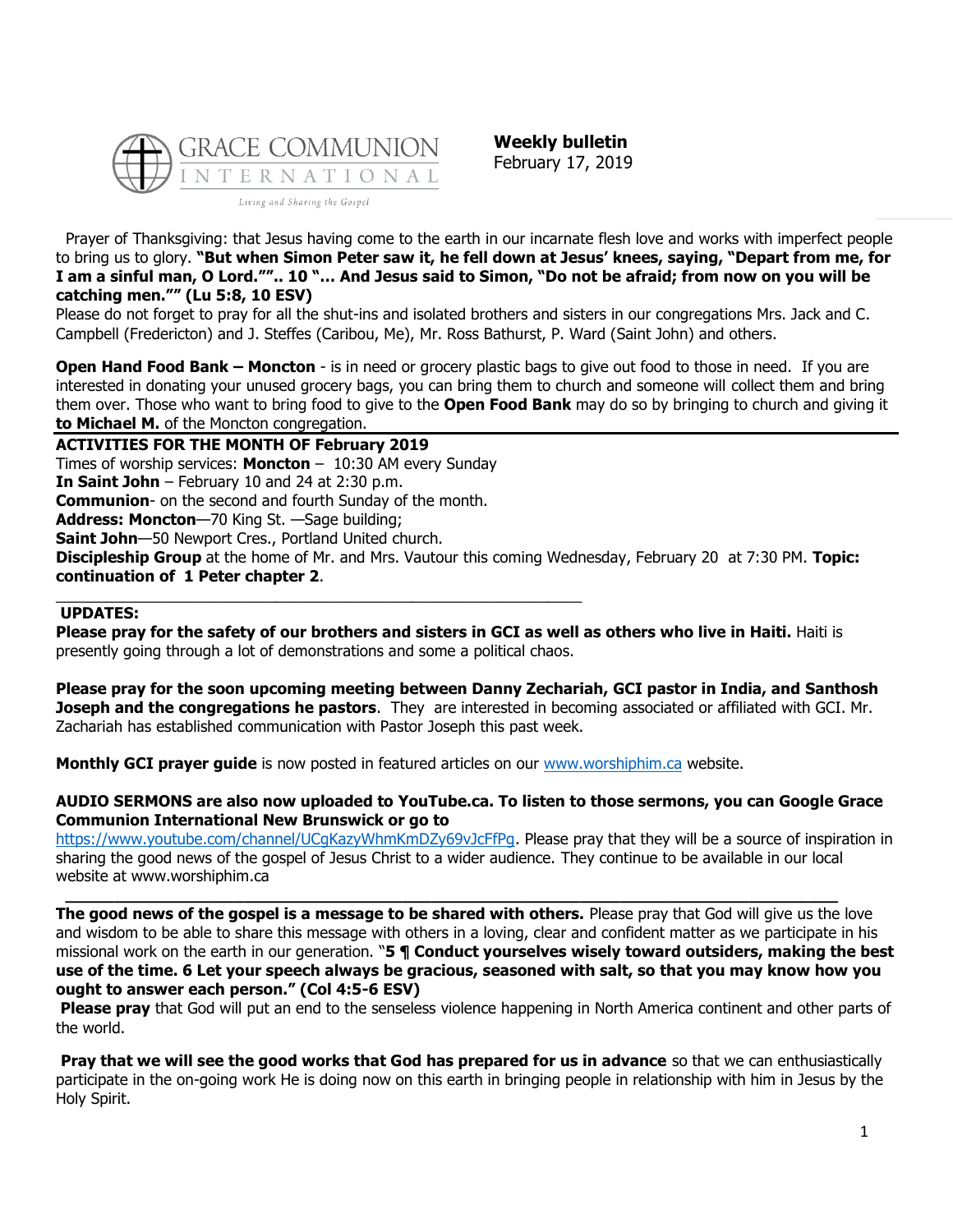**Please pray, as per Jesus' instructions, the disciples prayer**, **"Our Father in heaven, hallowed be your name. <sup>10</sup> Your kingdom come, your will be done, on earth as it is in heaven" (Matt 6:9-10)** as our world is suffering so much and in need of complete restoration by the King of kings, Jesus. As we are his royal priesthood, let us proclaim the excellencies of him who called us out of darkness into his marvelous light, as we are instructed in 1 Peter 2.

**Pray for the world and for all people**: we live in a world that does not know the way to peace. Important to pray as we are instructed by the apostle Paul — "**1 ¶ First of all, then, I urge that supplications, prayers, intercessions, and thanksgivings be made for all people, 2 for kings and all who are in high positions, that we may lead a peaceful and quiet life, godly and dignified in every way. 3 This is good, and it is pleasing in the sight of God our Savior," (1Ti 2:1–3 ESV)**

#### **\_\_\_\_\_\_\_\_\_\_\_\_\_\_\_\_\_\_\_\_\_\_\_\_\_\_\_\_\_\_\_\_\_\_\_\_\_\_\_\_\_\_\_\_\_\_\_\_\_\_\_\_\_\_\_\_\_\_\_\_\_\_\_\_\_\_\_\_\_\_\_\_\_\_\_\_\_\_\_\_\_\_\_\_ OLD TESTAMENT LAWS: SABBATH, CIRCUMCISION, AND TITHING – INTRODUCTION (from <https://www.gci.org/articles/sabbath-circumcision-and-tithing-introduction/> )**

Many Christians have questions about the laws of the Old Testament. Many people claim to keep the Ten Commandments, for example, but then ignore one of them — the seventh-day Sabbath. In effect, their "Ten" means only nine — and many can't explain why. They may say, "Oh, the Sabbath was an Old Testament law" — but so were the other nine! Why one and not the others?

As another example, many churches teach that Christians should tithe — give ten percent of their income to the church. But if the seventh-day Sabbath does not apply to Christians, why should the law of tithing apply? Why one Old Testament law, but not the other?

# **In this mix of ceremonial, civil, and ethical laws, how can Christians know which laws apply today?**

Anyone who reads the Old Testament is likely to wonder: In this mix of ceremonial, civil, and ethical laws, how are Christians supposed to know which laws apply today? Are there biblical principles we can use to evaluate the laws of the Old Testament?

Yes — and the results challenge some common assumptions. Whether we advocate the Sabbath or abolish it, someone will like it, and others will not. Whether we teach tithing or not, someone will disagree, and others will be happy to agree. It's a controversy, so we want to see what Scripture says. What does the New Testament say about Old Testament laws? Which laws are quoted with approval, and which are said to be obsolete? What principles do we use when evaluating Old Testament laws that the New Testament does not specifically mention?

### Basic beliefs

We begin with two basic beliefs: that Christians should obey God, and that the Bible is a reliable guide to the way we should obey. People who don't accept those beliefs probably aren't interested in this book, anyway — they don't care which laws apply today, because they don't consider any of them very authoritative.

### **Christians don't keep everylaw in the Old Testament. So what did Jesus mean?**

Entire books could be written about the authority of the Bible, and I will not discuss that question here. I will simply note that the Bible describes God's people as people who obey God. Throughout the New Testament, the expectation is given that Christians respond to God's grace by obeying him. A few scriptures illustrate this point:

Jesus told the apostles to "go and make disciples of all nations, baptizing them...and teaching them to *obey* everything I have commanded you" ([Matthew 28:19-20,](https://biblia.com/bible/niv/Matt%2028.19-20) italics added).

Timothy was told that the Scriptures he had known from infancy — that is, the Old Testament Scriptures — "are able to make you wise for salvation through faith in Christ Jesus." Even in the Christian era, the Old Testament is useful for "training in righteousness." It helps us know how to live ([2 Timothy 3:15-17\)](https://biblia.com/bible/niv/2%20Tim%203.15-17).

Paul said that grace is not permission to sin, and faith does not eliminate the validity of biblical law [\(Romans 3:31;](https://biblia.com/bible/niv/Rom%203.31) [6:1-2\)](https://biblia.com/bible/niv/Romans%206.1-2). Far from it! "The law is holy, and the commandment is holy, righteous and good" ([Romans 7:12\)](https://biblia.com/bible/niv/Rom%207.12).

Jesus said he did not come to do away with the law, but to fulfill it. "Until heaven and earth disappear, not the smallest letter, not the least stroke of a pen, will by any means disappear from the Law until everything is accomplished" (Matthew [5:17-18\)](https://biblia.com/bible/niv/Matt%205.17-18).

But wait a minute, someone might protest. Christians don't keep every law in the Old Testament. We don't make sacrifices, stone adulterers, or consider ourselves "unclean" after attending a funeral — and neither did Jesus. So what did he mean? The laws have not disappeared, but at least some of them are no longer in force.